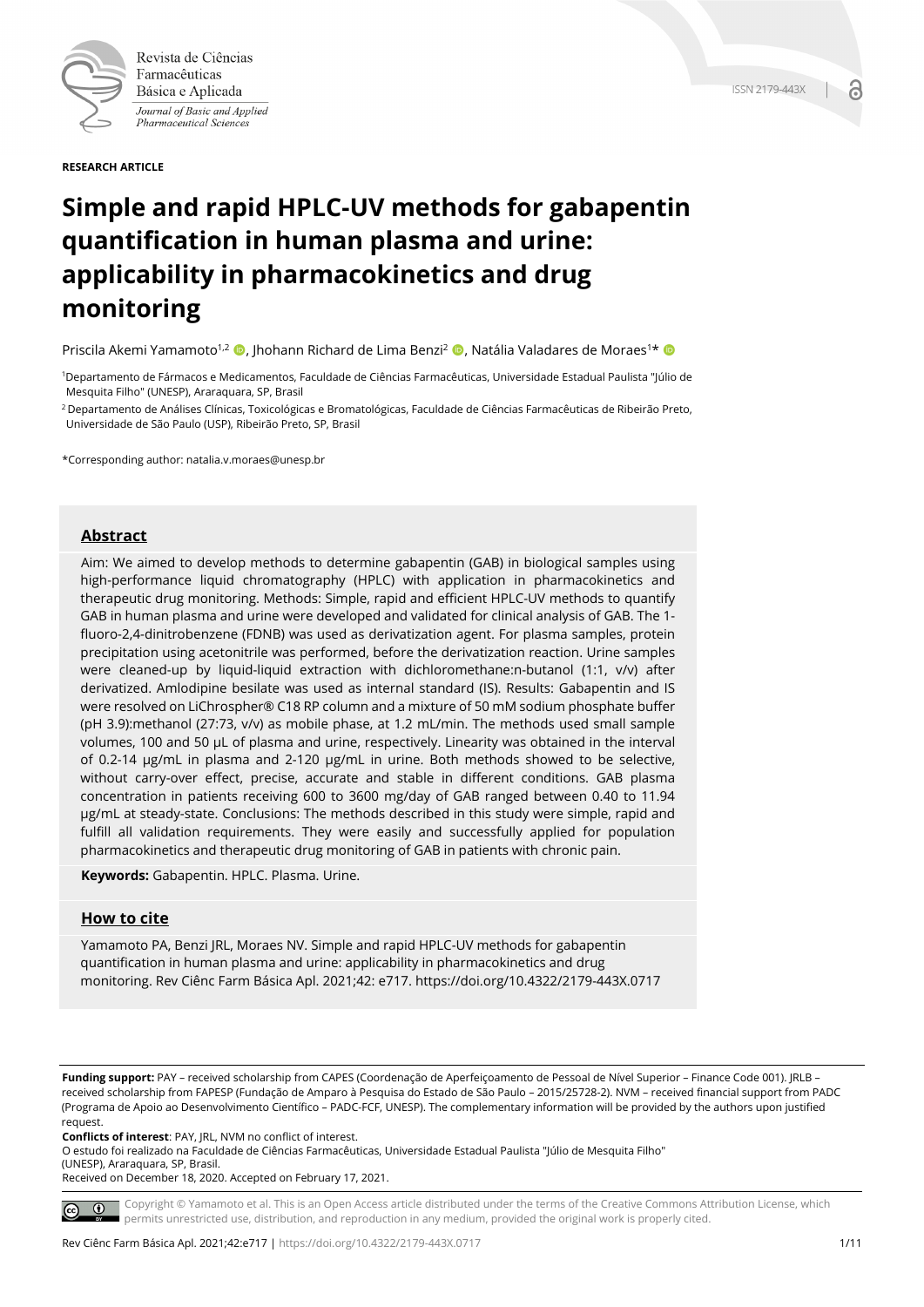#### **INTRODUCTION**

Pain is considered a public health problem<sup>1</sup>. In 2019, around 20% of adults reported chronic pain in the past 3 months in the U.S., according to the National Health Interview Survey<sup>2</sup>. In the Brazilian population the prevalence of chronic pain varied between 29.3 to 73.3%3. Neuropathic pain is one of the seven categories of chronic pain in the International Classification of Diseases (ICD-11). The number of people affected by neuropathic pain should increase even more due to the increase of elderly population, diabetes incidence and higher survival from cancer4.

Gabapentin (GAB) is recommended as first-line treatment for various neuropathic pain conditions (e.g. diabetic neuropathic pain, postherpetic neuralgia, central pain)<sup>5</sup>. For patients with hepatic dysfunction GAB is possibly the safest choice because it is not metabolized, does not bind to plasma proteins and is mainly eliminated unchanged in urine<sup>6-8</sup>. Although GAB is widely prescribed (in 2019, 69 million GAB prescription were dispensed in U.S.), its therapeutic drug monitoring (TDM) is not usual in clinical practice<sup>9</sup>. TDM can be applied when a reference target of plasma concentrations associated with drug efficacy and minimal risk of adverse events is available. In the context of drugs to treat neuropathic pain, TDM can be also a tool to monitor patient adherence, to help physicians decide the best treatment for the patient and to avoid unnecessary opioid prescription. Opioids are the third-line treatment for neuropathic pain, but show high risk of addiction $5,10$ .

There are several high-performance liquid chromatography (HPLC) methods to quantify GAB plasma concentration using UV-vis (HPLC-UV)11-15 and fluorescence (HPLC-FLD) detection<sup>16-21</sup>. However, they use high plasma volume<sup>12,15</sup>, did not fulfill full validation requirements or present the method validation<sup>13,14,16-19</sup>. This study aimed to develop and validate simple, rapid and efficient bioanalytical methods using small sample volume to quantify GAB in human plasma and urine by HPLC-UV with appropriate concentrations range to use in clinical analysis of GAB in patients with chronic pain.

#### **METHODS**

#### **Chemical and reagents**

Gabapentin certificate standard (GAB, 99.8%, USP Reference Standard, Rockville, MD, USA) and amlodipine besylate (99.7%, EDQM, Strasbourg, France) were purchased from LAS do Brasil (Aparecida de Goiânia, Brasil) and Sigma Aldrich® (São Paulo, Brazil), respectively. 1-fluoro-2,4-dinitrobenzene (FDNB) was used as derivatization agent. The solvents methanol (J.T. Baker, Ecatepec, México), acetonitrile (J.T. Baker, Ecatepec, México), dichloromethane (Sigma-Aldrich, St. Louis, USA), n-butanol (Sigma-Aldrich, Duque de Caxias, Brasil) were HPLC grade. The reagents sodium phosphate monobasic (Synth, Diadema, Brazil), 85% o-phosphoric acid (Synth, Diadema, Brazil), 37% chloridric acid (Qhemis, Brazil), boric acid (Sigma, St. Louis, MO, USA), sodium hydroxide (Audaz, São Paulo, Brazil) and potassium chloride (Amresco, Solon, OH, USA) were of analytical grade. Water was obtained from the Milli-Q Plus purification system (Millipore, Belford, MA, USA).

## **Standard and reagents solutions and quality control samples**

Stock solutions of GAB for plasma and urine analysis were prepared in methanol at 100 and 1000 µg/mL, respectively. The work solutions were prepared at concentrations of 1, 2, 5, 10, 20, 30, 60 and 70 µg/mL in methanol for plasma. For urine the concentrations were 5, 10, 20, 30, 50, 75, 100, 150, 200 and 300 µg/mL in methanol. The standard solutions were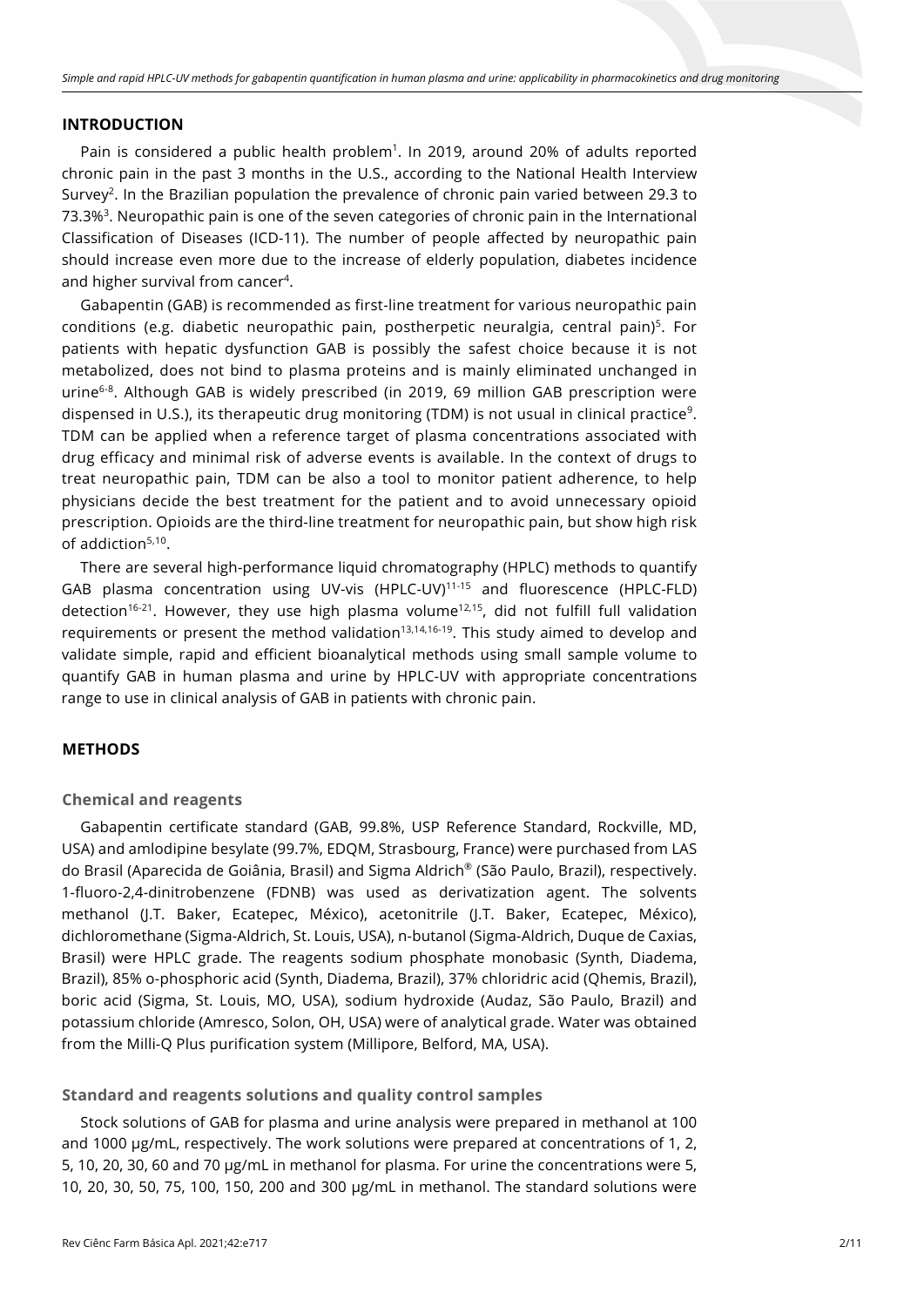stored at -20 ºC. Amlodipine besylate, used as internal standard (IS), was prepared at concentration of 200 µg/mL in water and stored at 4-8 ºC. The stock solution of 0.06 M FDNB was prepared in acetonitrile and stored at 4-8 ºC.

Quality control (QC) samples were blank samples (biological matrix without GAB and IS) spiked with GAB standard solution independently from the calibration standards. Five concentration levels (µg/mL in plasma-urine, respectively) were used: lower limit of quantification (LLOQ, 0.2-2), low QC (LQC, 0.4-4), medium QC (MQC, 6-60), high QC (HQC, 11-90) and QC of dilution integrity (DQC, 20-300).

## **HPLC method**

GAB concentration was analyzed using a Shimadzu liquid chromatograph (Kyoto, Japan) composed by LC-20AT quaternary pump system, DGV-20A4R degasser and SDP-20AT UV-VIS detector. Gabapentin and IS were resolved on LiChrospher® C18 RP (125  $\times$  4 mm, 5 µm; Merck, Darmstadt, Germany) column with LiChroCART® 4-4 Purospher® RP-18 capped guard-column (5 µm; Merck, Darmstadt, Germany), kept at room temperature. The mobile phase was consisted of 50 mM sodium phosphate buffer (pH 3.9):methanol (27:73, v/v), at 1.2 mL/min. Detection was performed at the wavelength of 360 nm. Data acquisition and sample quantification were performed using LabSolutions software, version 5.57 SP1 (Shimadzu Inc., Kyoto, Japan).

## **Plasma sample preparation**

Sample preparation was performed according to Jalalizadeh et al. (2007), with some modifications to reduce the volume of plasma samples and keep it simple<sup>13</sup>. Briefly, 100  $\mu$ L of plasma were added with 25 µL of IS solution. For protein precipitation, 200 µL of acetonitrile were added, mixed for 5 min and centrifuged for 15 min (15000 ×g, 24 °C). The supernatant (200 µL) was removed to a clean tube and 200 µL 0.25 M borate buffer (pH 8.2), 30 µL 0.06 M FDNB and 1 mL acetonitrile were added. The mixture was inverted, kept in dark in a dryer block at 65 ºC for 10 min for derivatization reaction.

After derivatization, samples were kept at room temperature for 5 min and 25  $\mu$ L 1 M HCl solution were added. Samples were inverted and evaporated up to dryness. Residues were reconstituted in 200 µL of mobile phase and 50 µL were injected.

## **Urine sample preparation**

Samples of 50 µL of urine were added with 25 µL of IS solution, 60 µL 0.25 M borate buffer (pH 8.2), 10 µL 0.06 M FDNB and 300 µL acetonitrile. Derivatization reaction was performed in the same conditions described for plasma samples. Then, liquid-liquid extraction using 500 µL of dichloromethane:n-butanol (1:1, v/v) mixture was used as clean-up method. Samples were shaken for 20 min and centrifuged for 15 min (15000 ×g, 24 ºC). Organic phase (750 µL) was separated and evaporated up to dryness. Residues were reconstituted (200 µL mobile phase) and analyzed (50  $\mu$ L).

## **Method validation**

Full validation was performed according to the "Guideline on Bioanalytical Method Validation" by European Medicines Agency<sup>22</sup>. The LLOQ was determined by analyzing samples spiked with 0.1 or 0.2 µg of GAB/mL plasma; and 2 or 4 µg of GAB/mL urine. Selectivity was performed with six blank plasma and twelve blank urine sources. Carryover effect was verified by injecting three samples of blank plasma/urine, one before and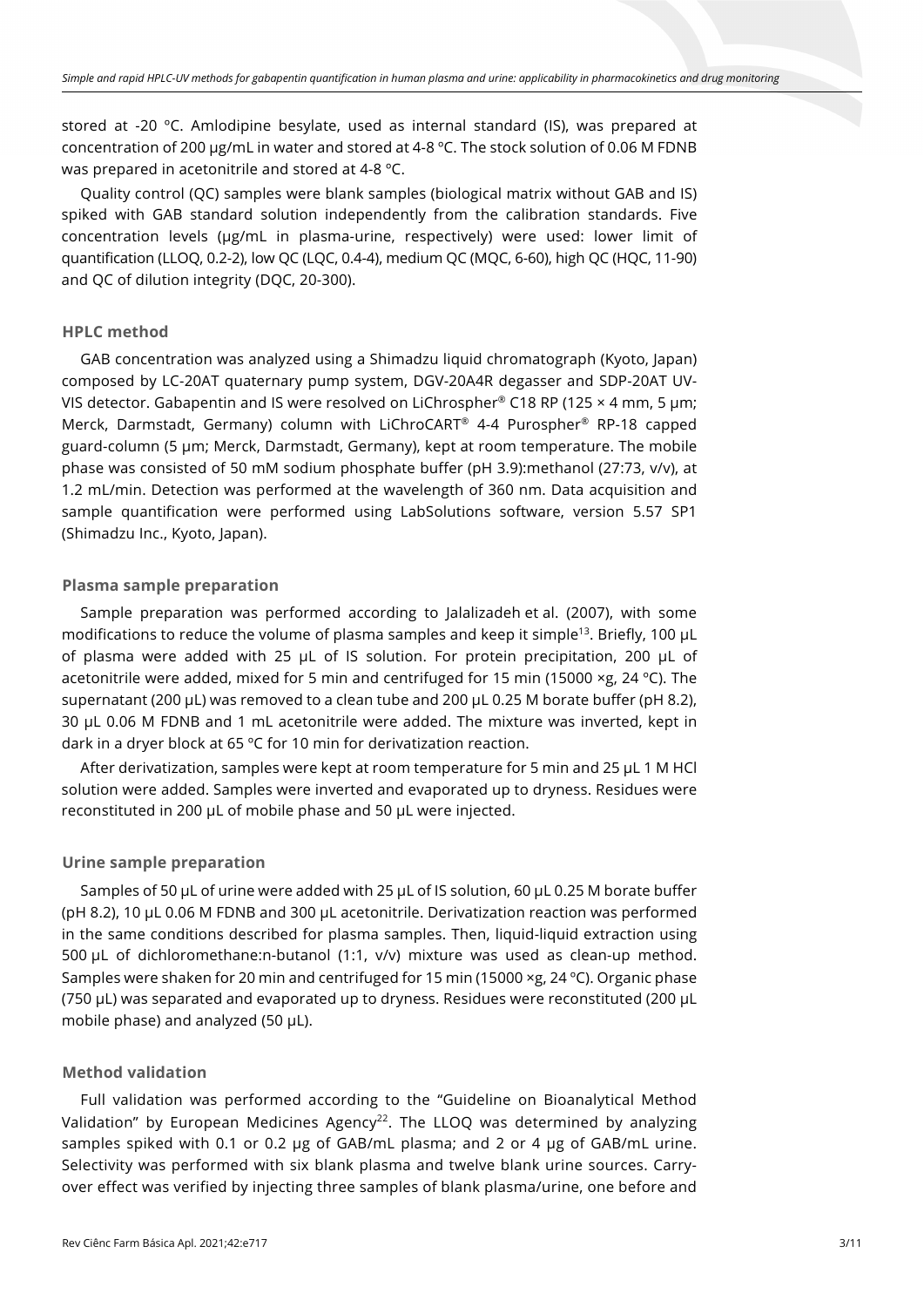two immediately after the injection of two samples at the upper limit of quantification (ULOQ).

Linearity was evaluated with three calibration curves including the blank sample, zero sample (biological matrix spiked only with IS) and blank samples spiked with GAB standard solution and IS to reach the final concentrations of 0.2, 0.4, 1, 2, 4, 6, 12, 14 µg/mL of GAB in plasma and 2, 4, 8, 12, 20, 30, 40, 60, 80 and 120 µg/mL of GAB in urine. A linear mathematical model using the weight 1/x<sup>2</sup> was applied.

Accuracy and precision, within-run (single run) and between-run (three different runs), were determined as described by EMA<sup>22</sup>. Five replicates of each QC samples were analyzed. Accuracy was expressed as relative error (RE, %, Equation 1), the concentration obtained by the method should be within 15% of the nominal concentration value, except for the LLOQ for which values within 20% of the nominal concentration are accepted.

$$
RE = \frac{(observed \ mean \ concentration - \ nominal \ concentration)}{nominal \ concentration} \times 100
$$

The precision was expressed as the coefficients of variation (CV, %, Equation 2). The CV values should not exceed 15%, except for the LLOQ for which CV values within 20% are accepted.

$$
CV = \frac{\text{standard deviation}}{\text{mean concentration} \times 100} \times 100
$$

Stability of GAB in plasma and urine samples was assessed using a triplicate of the LQC and HQC. All stability determinations used a freshly prepared calibration curve to obtain the sample concentrations. The stability has been demonstrated in the following conditions: (a) short-term stability at room temperature for 6 h; (b) post-preparative stability for 24 h at room temperature; (c) after 3 cycles of freeze (-70 °C) and thaw; (d) long-term stability at -70 °C; (e) stock and working standard solutions of GAB stored for 120 days at -20 °C and IS solution stored for 30 days at 4-8 ºC.

## **Applicability of the method**

The methods were applied to population pharmacokinetics (PopPK) and TDM of GAB in patients receiving the same daily dose of GAB for at least 1 week (steady-state) $23,24$ . The study was approved by the School of Pharmaceutical Sciences (FCF-CEP) Ethical Committee of UNESP (CAAE: 53902516.4.0000.5426) with accord of the Ethics Committee of HCFMRP-USP (CAAE: 53902516.4.3001.5440). Blood sample was collected at steady state and urine samples were collected between dose intervals, both were stored frozen at -70 °C until analysis.

# **RESULTS**

## **Method validation**

In this study, the methods were selective (Figure 1) without residual effects (Figure 2). Linearity was obtained between 0.2-14  $\mu$ g/mL plasma (y=0.07957x-0.00605,  $r^2$ =0.99257) and 2-120  $\mu$ g/mL urine (y=0.01088x-0.00415,  $r^2$ =0.99741) concentrations using the weighting  $1/x^2$ .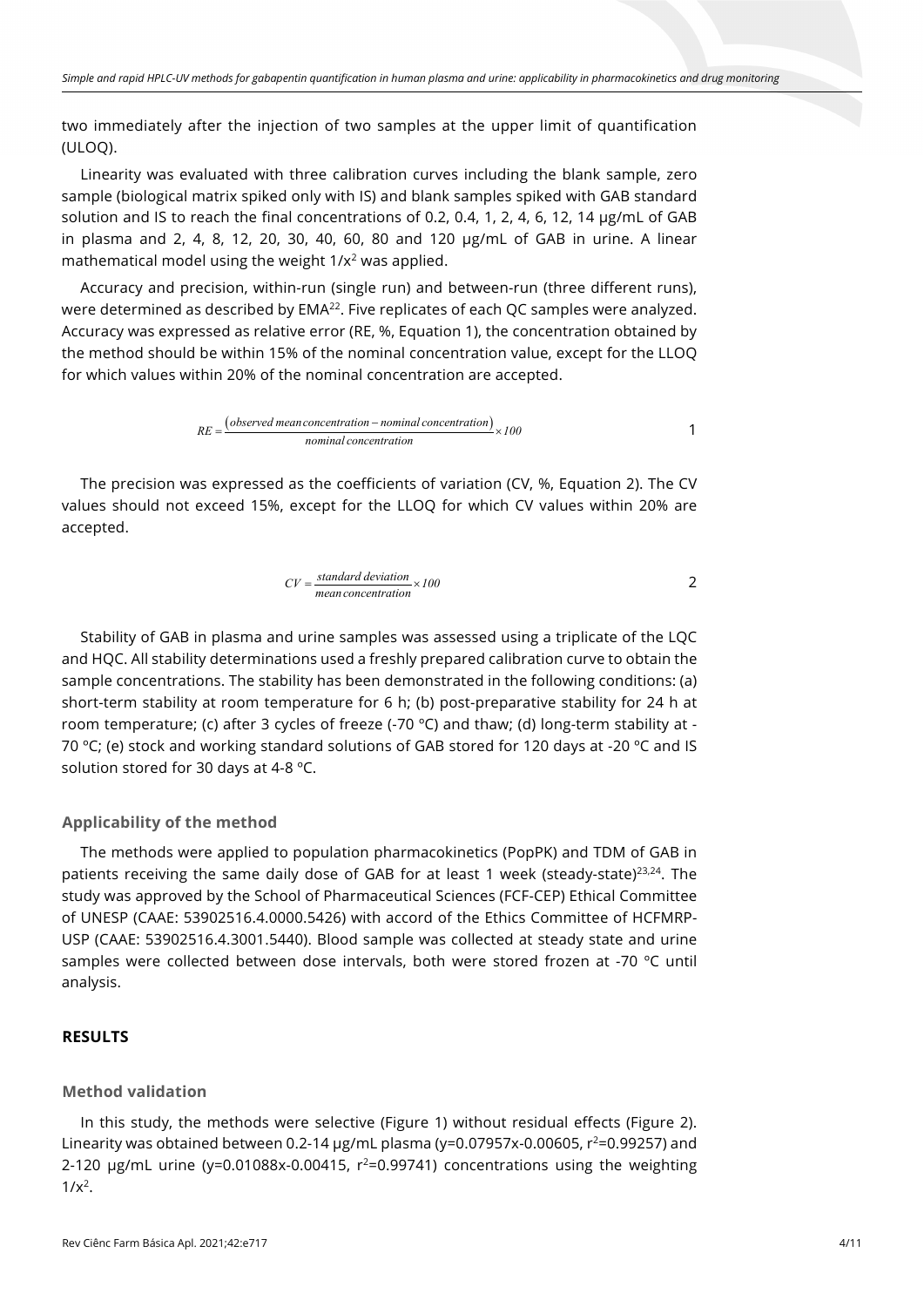

**Figure 1. Chromatograms of gabapentin in plasma and urine by HPLC-UV.** (A) Blank human plasma (B) Blank human plasma spiked with 0.2 µg of GAB/mL and internal standard (IS, 200 µg/mL) (C) Patient plasma sample at steady-state spiked with IS (D) Blank human urine (E) Blank human urine spiked with 120 µg of GAB/mL and IS (F) Patient urine sample spiked with IS. [Peak: 1. Gabapentin, 2. Amlodipine (IS)].

Precision and accuracy were within 15% coefficient of variation and relative error, respectively. Five- and ten-fold dilutions of plasma and urine samples, respectively, did not affect the accuracy and precision (Table 1).

Stability determinations indicated that samples were stable for up to 6 h at room temperature (short-term stability) and after three cycles of freeze (-70 °C) and thaw (room temperature). Plasma samples were stable after stored for 120 days at -70 ºC. On the other hand, urine sample did not show stability when stored for 60 days at -70 °C. The stock and working standard solutions of GAB were stable for 120 days when stored at -20 ºC (Table 2).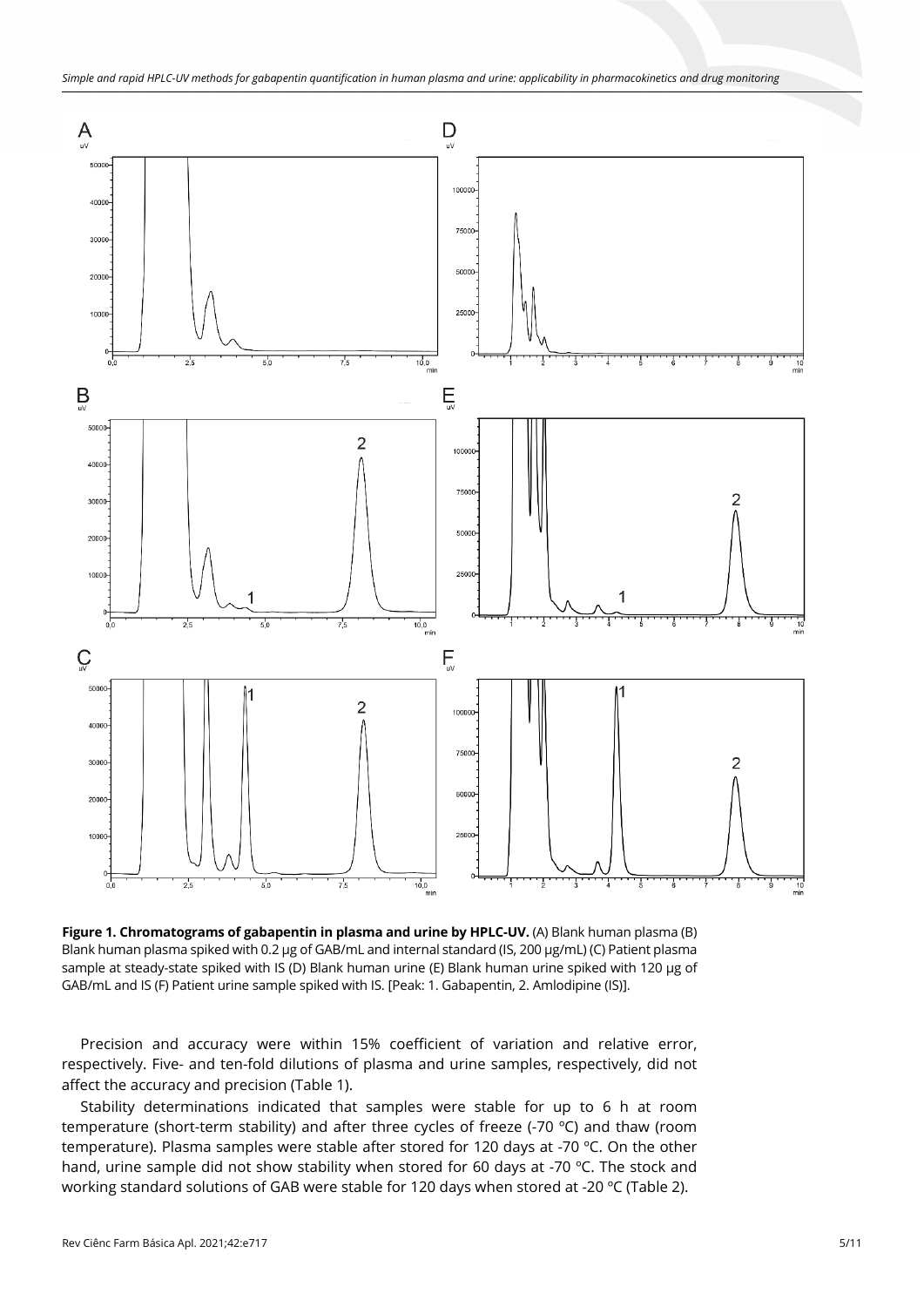

**Figure 2. Carry-over effect evaluation on plasma (A) and urine (B)**. ULOQ: upper limit of quantification (14 and 120 µg/mL of plasma and urine, respectively). Blank: matrix without GAB and IS. [Peak: 1. Gabapentin, 2. Amlodipine (IS)].

**Table 1.** Precision and accuracy of HPLC-UV methods for the analysis of gabapentin in human plasma and urine

|                  | Concentration                  |                                    | <b>Precision</b> | <b>Accuracy RE</b> |
|------------------|--------------------------------|------------------------------------|------------------|--------------------|
|                  | <b>Nominal</b><br>$(\mu g/mL)$ | <b>Observed</b><br>$(mean \pm SD)$ | CV (%)           | (%)                |
| <b>Plasma</b>    |                                |                                    |                  |                    |
| Within-run (n=5) | LLOO (0.2)                     | $0.21 \pm 0.01$                    | 6.24             | 3.37               |
|                  | LQC $(0.4)$                    | $0.42 \pm 0.02$                    | 4.33             | 5.54               |
|                  | <b>MOC (6)</b>                 | $6.8 \pm 0.06$                     | 0.90             | 13.31              |
|                  | HQC (11)                       | $12.48 \pm 0.64$                   | 5.13             | 13.47              |
|                  | DQC (20)                       | $19.79 \pm 1.06$                   | 5.37             | $-1.03$            |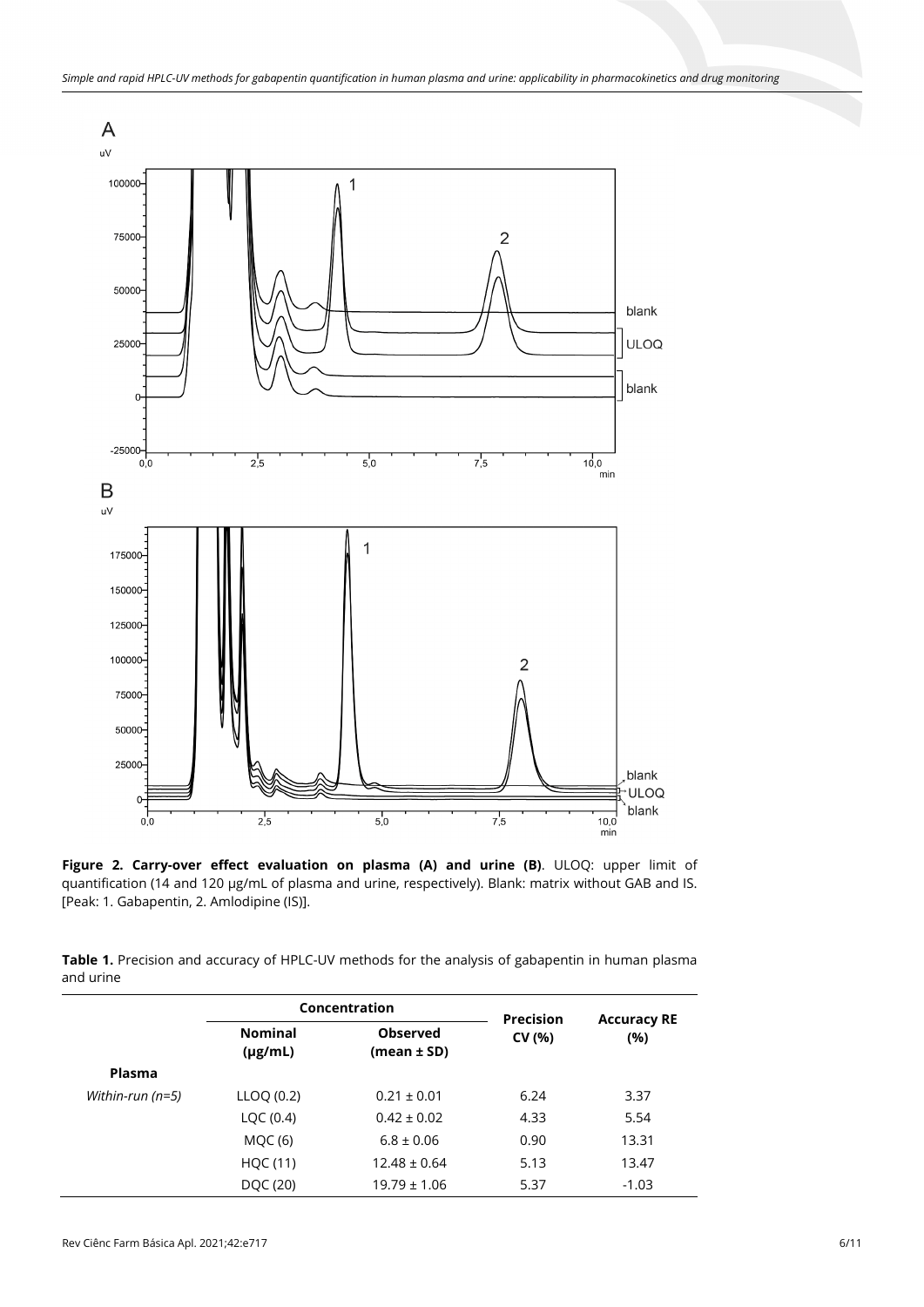*Simple and rapid HPLC-UV methods for gabapentin quantification in human plasma and urine: applicability in pharmacokinetics and drug monitoring* **Table 1.** continued...

|                   | Concentration                  |                                | <b>Precision</b> |                           |
|-------------------|--------------------------------|--------------------------------|------------------|---------------------------|
|                   | <b>Nominal</b><br>$(\mu g/mL)$ | <b>Observed</b><br>(mean ± SD) | CV (%)           | <b>Accuracy RE</b><br>(%) |
| Between-run (n=3) | LLOQ(0.2)                      | $0.20 \pm 0.02$                | 9.89             | 1.69                      |
|                   | LQC (0.4)                      | $0.41 \pm 0.02$                | 4.35             | 2.55                      |
|                   | MQC(6)                         | $6.88 \pm 0.21$                | 3.03             | 14.71                     |
|                   | HQC (11)                       | $12.47 \pm 0.51$               | 4.07             | 13.32                     |
|                   | DQC (20)                       | $20.59 \pm 1.26$               | 6.13             | 2.95                      |
| Urine             |                                |                                |                  |                           |
| Within-run (n=5)  | LLOQ(2)                        | $2.06 \pm 0.09$                | 4.53             | 3.02                      |
|                   | LQC(4)                         | $3.45 \pm 0.11$                | 3.06             | $-13.63$                  |
|                   | MQC (60)                       | $53.77 \pm 3.67$               | 6.82             | $-10.39$                  |
|                   | <b>HQC (90)</b>                | $82.47 \pm 2.34$               | 2.83             | $-8.36$                   |
|                   | DQC (300)                      | $281.10 \pm 14.51$             | 5.16             | $-6.30$                   |
| Between-run (n=3) | LLOQ(2)                        | $2.08 \pm 0.20$                | 9.74             | 4.15                      |
|                   | LQC(4)                         | $3.70 \pm 0.35$                | 9.45             | $-7.60$                   |
|                   | MQC (60)                       | $56.64 \pm 5.00$               | 8.83             | $-5.61$                   |
|                   | HQC (90)                       | $91.10 \pm 9.04$               | 9.92             | 1.23                      |
|                   | DQC (300)                      | $325.95 \pm 45.19$             | 13.86            | 8.65                      |

SD: standard deviation; CV: coefficient of variation [(SD/mean concentration) x 100]; RE: relative error {[(observed mean concentration – nominal concentration)/nominal concentration] x 100}; LLOQ: lower limit of quantification; LQC: low quality control; MQC: medium quality control; HQC: high quality control; DQC: quality control for dilution integrity.

**Table 2.** Stability of gabapentin in plasma, urine and solutions

|                                    | RE, % (n=3)                         |                     |                              |                                |  |  |
|------------------------------------|-------------------------------------|---------------------|------------------------------|--------------------------------|--|--|
|                                    | Short-term                          | Post-<br>processing | Freeze-thaw<br>cycles        | Long-term                      |  |  |
| Plasma                             | (6h at 24 °C)                       | (24h at 24 °C)      | (3 cycles, -70 $^{\circ}$ C) | (120 days at -70 $^{\circ}$ C) |  |  |
| LQC $(0.4 \mu g/mL)$               | 0.29                                | $-12.31$            | 11.81                        | $-0.89$                        |  |  |
| $HQC(11 \mu g/mL)$                 | 9.65                                | 11.09               | 10.34                        | 6.55                           |  |  |
| Urine                              | (6h at 24 °C)                       | (24h at 24 °C)      | (3 cycles, -70 °C)           | (60 days at -70 °C)            |  |  |
| $LQC(4 \mu g/mL)$                  | 8.44                                | 7.04                | $-5.54$                      | $-20,21$                       |  |  |
| $HQC$ (90 $\mu$ g/mL)              | 0.09                                | $-0.73$             | $-4.22$                      | $-42,20$                       |  |  |
|                                    | <b>Standard solutions</b>           |                     |                              | RE, % (n=3)                    |  |  |
| Gabapentin (120 days at -20 °C)    |                                     |                     |                              |                                |  |  |
|                                    | Working solution (1 µg/mL methanol) |                     |                              | 9.48                           |  |  |
|                                    | Stock solution (100 µg/mL methanol) |                     |                              | 10.08                          |  |  |
| Amlodipine (30 days at 4-8 °C)     |                                     |                     |                              |                                |  |  |
| Working solution (200 µg/mL water) |                                     |                     | $-2.24$                      |                                |  |  |
| Stock solution (400 µg/mL water)   |                                     |                     | 5.21                         |                                |  |  |

RE: relative error {[(observed mean concentration – nominal concentration)/nominal concentration] x 100}; LQC: low quality control; HQC: high quality control.

# **Gabapentin quantification in patients with chronic pain**

The method was successfully applied for the analysis of GAB in plasma samples at steadystate. Trough plasma concentrations ranged between 0.40 to 11.94 µg/mL in patients treated with 600 to 3600 mg/day, as reported previously $^{24}$ .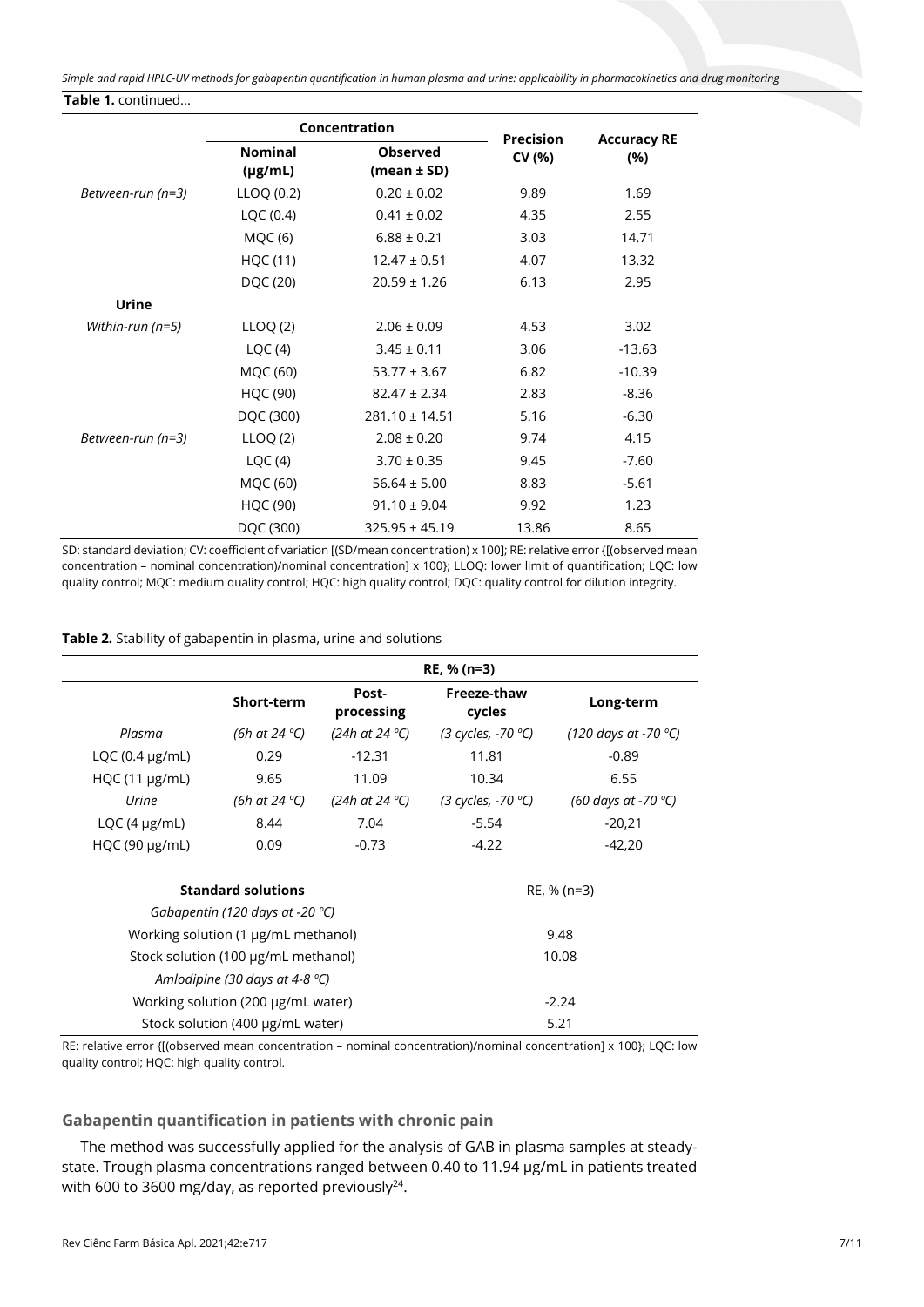Ten urine samples were collected in the intervals 0-12 h ( $n=4$ ) and 0-8 h ( $n=6$ ) after drug administration. The high interindividual variability observed in the amount of GAB eliminated unchanged in urine (Ae %) in the dose interval can be explained, at least in part, by the variable bioavailability of GAB (Figure 3).



**Figure 3. Applicability of the methods to quantify gabapentin in urine samples.** Correlation between the amount of GAB eliminated unchanged in urine in the dose intervals (Ae %) and daily dose (mg/day) ( $n=10$ ). [Ae = urine concentration  $\times$  urine total volume]

# **DISCUSSION**

HPLC has been the most used method to analyze GAB concentration in biological samples. Other methods as gas chromatography and capillary electrophoresis were also developed, but in a small number<sup>25-28</sup>. Plasma is the most frequent sample used, few methods use other biological matrices, as urine<sup>11,12,16,25</sup>. This study presents a full validation results of bioanalytical methods to quantify GAB in plasma and urine using HPLC-UV.

As GAB does not have a chromophore group, a derivatization reaction was required. Different derivatizing agents have been used to react with GAB for ultraviolet detection, such as 4-nitrophenylisothiocyanate, 1,2-naphthoquinone-4-sulphonic acid sodium salt (NQS); 2,4,6-trinitrobenzene sulfonic acid (TNBSA) and 1-fluoro-2,4-dinitrobenzene (FDNB)11-15. According to the literature, the reaction with FDNB is faster (10 minutes) than using other agents. Although some methods using FDNB are published, sample stability was not described<sup>12,13</sup>. Our results showed that samples are stable up to 24 h after the derivatization. A limitation of this study was not evaluating the urine sample stability after being stored at - 70 °C for a shorter period, since urine samples showed stability after 1 month at -84 °C as reported by Yagi et al.16.

Many methods reported the recovery of GAB-derivatization agent complex<sup>11,13,15,17,18,20,21</sup>. However, the absolute recovery of GAB cannot be determined since no certificate standard of the product of derivatization is available<sup>29</sup>.

In classical pharmacokinetics studies, serial blood sampling is performed to obtain the plasma concentration versus time profile and pharmacokinetic parameters. Therefore, the use of small plasma volumes for the quantification of GAB is preferrable, since it requires small volumes of blood samples collected over time. The HPLC-UV method described in this study was validated using 200 µL of plasma, which is smaller than the used in previous methods (500  $\mu$ L or 1 mL)<sup>11,13-15</sup>. Furthermore, sample preparations are simple (protein precipitation and liquid-liquid extraction for plasma and urine samples, respectively) and lower volume of organic solvents are used if compared to methods with solid-phase extraction or liquid phase microextraction $11,12$ .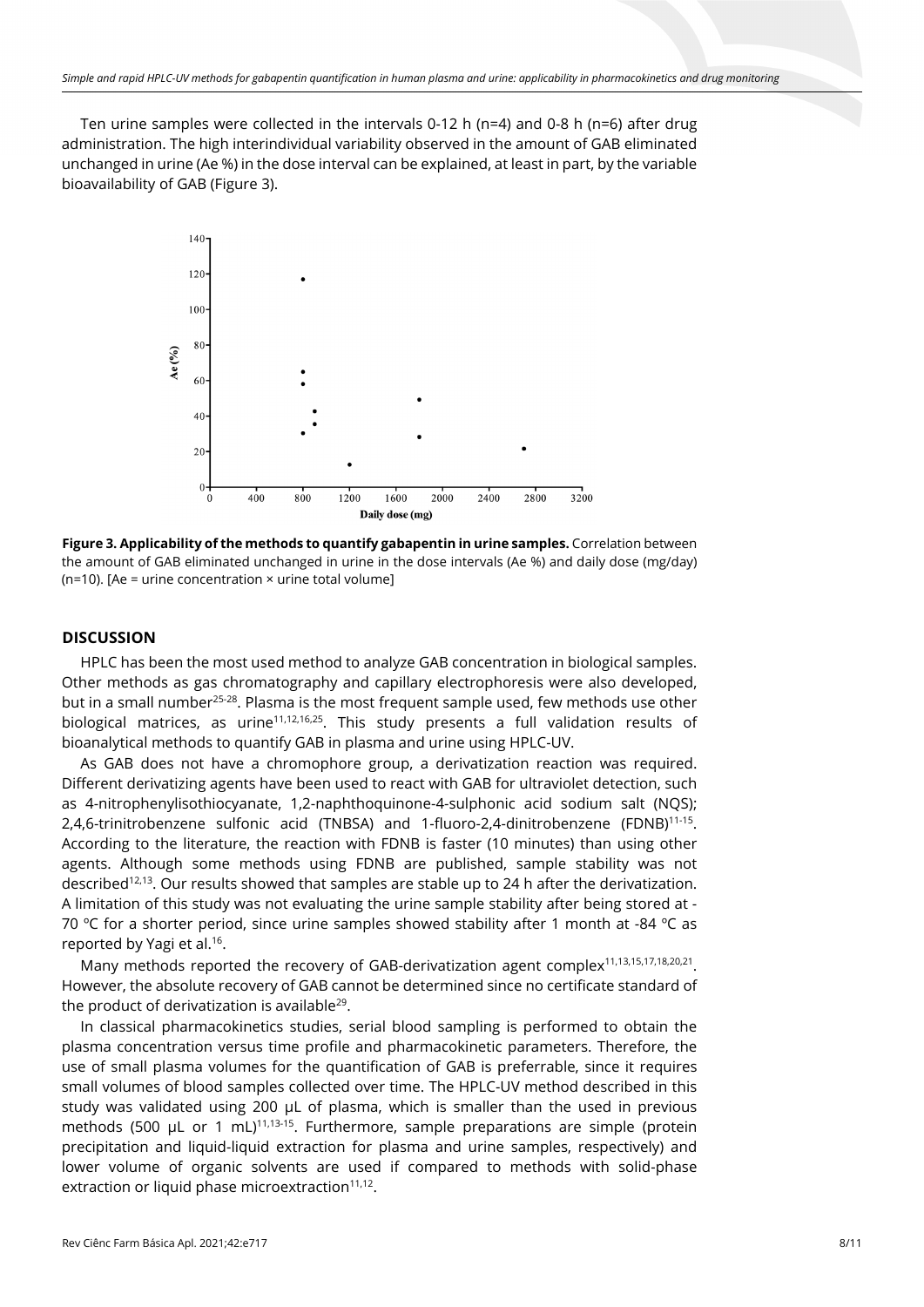HPLC and UHPLC coupled to tandem mass spectrometry detector (MS/MS) methods have also been described<sup>30-38</sup>. These methods have several advantages from the analytical chemical point of view. However, even with the advance of chromatography those methods require expensive instrumentation which may not be available in many hospitals. In terms of detectability, lower values of LLOQ are not required due to the high plasma concentrations of GAB observed after therapeutic doses for chronic pain treatment.

The LLOQ determined for GAB plasma quantification (0.2 µg/mL) in this study was higher than the described in previous methods. This could be a limitation only for pharmacokinetic studies with single dose and longer sampling time. However, our results showed that the concentration ranges were adequate to determinate GAB plasma and urine concentration in all patients undergoing chronic treatment.

In conclusion, this study describes HPLC-UV bioanalytical methods to quantify GAB in human plasma and urine. Sample preparation was rapid to perform using protein precipitation and liquid-liquid extraction as a clean-up technique for plasma and urine, respectively. Samples were derivatized with FDNB, in a quick reaction, and showed stability up to 24 h after preparation. The methods are simple, selective, precise, and accurate and were successfully applied to PopPK and TDM of GAB in patients with chronic pain.

#### **ACKNOWLEDGMENTS**

We thank Fabiola Dach for the support with the clinical protocol as principal investigators. The authors are grateful to the General Hospital of the Ribeirão Preto Medical School (HC-FMRP-USP) and Américo Brasiliense State Hospital (HEAB) for the access and support during the clinical protocol.

#### **REFERENCES**

- 1. Goldberg DS, McGee SJ. Pain as a global public health priority. BMC Public Health. 2011;11(1):770. [http://dx.doi.org/10.1186/1471-2458-11-770.](https://doi.org/10.1186/1471-2458-11-770) [PMid:21978149.](https://www.ncbi.nlm.nih.gov/entrez/query.fcgi?cmd=Retrieve&db=PubMed&list_uids=21978149&dopt=Abstract)
- 2. Zelaya CE, Dahlhamer JM, Lucas JW, Connor EM. Chronic pain and high-impact chronic pain among U.S. adults, 2019. NCHS Data Brief, no 390. Hyattsville, MD: National Center for Health Statistics. 2020.
- 3. Vasconcelos FH, Araújo GC. Prevalence of chronic pain in Brazil: a descriptive study. Br J Pain. 2018;1:176-9.
- 4. Bennett DL. Informed drug choices for neuropathic pain. Lancet Neurol. 2015;14(2):129-30. [http://dx.doi.org/10.1016/S1474-4422\(14\)70329-1.](https://doi.org/10.1016/S1474-4422(14)70329-1) [PMid:25575709.](https://www.ncbi.nlm.nih.gov/entrez/query.fcgi?cmd=Retrieve&db=PubMed&list_uids=25575709&dopt=Abstract)
- 5. Attal N, Cruccu G, Baron R, Haanpää M, Hansson P, Jensen TS, Nurmikko T, European Federation of Neurological Societies. EFNS guidelines on the pharmacological treatment of neuropathic pain: 2010 revision. Eur J Neurol. 2010;17(9):1113-e88[. http://dx.doi.org/10.1111/j.1468-](https://doi.org/10.1111/j.1468-1331.2010.02999.x) [1331.2010.02999.x.](https://doi.org/10.1111/j.1468-1331.2010.02999.x) [PMid:20402746.](https://www.ncbi.nlm.nih.gov/entrez/query.fcgi?cmd=Retrieve&db=PubMed&list_uids=20402746&dopt=Abstract)
- 6. Bockbrader HN, Wesche D, Miller R, Chapel S, Janiczek N, Burger P. A comparison of the pharmacokinetics and pharmacodynamics of pregabalin and gabapentin. Clin Pharmacokinet. 2010;49(10):661-9. [http://dx.doi.org/10.2165/11536200-000000000-00000.](https://doi.org/10.2165/11536200-000000000-00000) [PMid:20818832.](https://www.ncbi.nlm.nih.gov/entrez/query.fcgi?cmd=Retrieve&db=PubMed&list_uids=20818832&dopt=Abstract)
- 7. Patsalos PN, Zugman M, Lake C, James A, Ratnaraj N, Sander JW. Serum protein binding of 25 antiepileptic drugs in a routine clinical setting: A comparison of free non-protein-bound concentrations. Epilepsia. 2017;58(7):1234-43. [http://dx.doi.org/10.1111/epi.13802.](https://doi.org/10.1111/epi.13802) [PMid:28542801.](https://www.ncbi.nlm.nih.gov/entrez/query.fcgi?cmd=Retrieve&db=PubMed&list_uids=28542801&dopt=Abstract)
- 8. Bosilkovska M, Walder B, Besson M, Daali Y, Desmeules J. Analgesics in patients with hepatic impairment: pharmacology and clinical implications. Drugs. 2012;72(12):1645-69. [http://dx.doi.org/10.2165/11635500-000000000-00000.](https://doi.org/10.2165/11635500-000000000-00000) [PMid:22867045.](https://www.ncbi.nlm.nih.gov/entrez/query.fcgi?cmd=Retrieve&db=PubMed&list_uids=22867045&dopt=Abstract)
- 9. IQVIA Institute for Human Data Science. Medicine spending and affordability in the United States. Understanding patients' costs for medicines [Internet]. 2020 Aug. [cited 2020 Dec 15]. Available from: https://www.iqvia.com/insights/the-iqvia-institute/reports/medicine-spending-andaffordability-in-the-us
- 10. Finnerup NB, Attal N, Haroutounian S, McNicol E, Baron R, Dworkin RH, Gilron I, Haanpää M, Hansson P, Jensen TS, Kamerman PR, et al. Pharmacotherapy for neuropathic pain in adults: a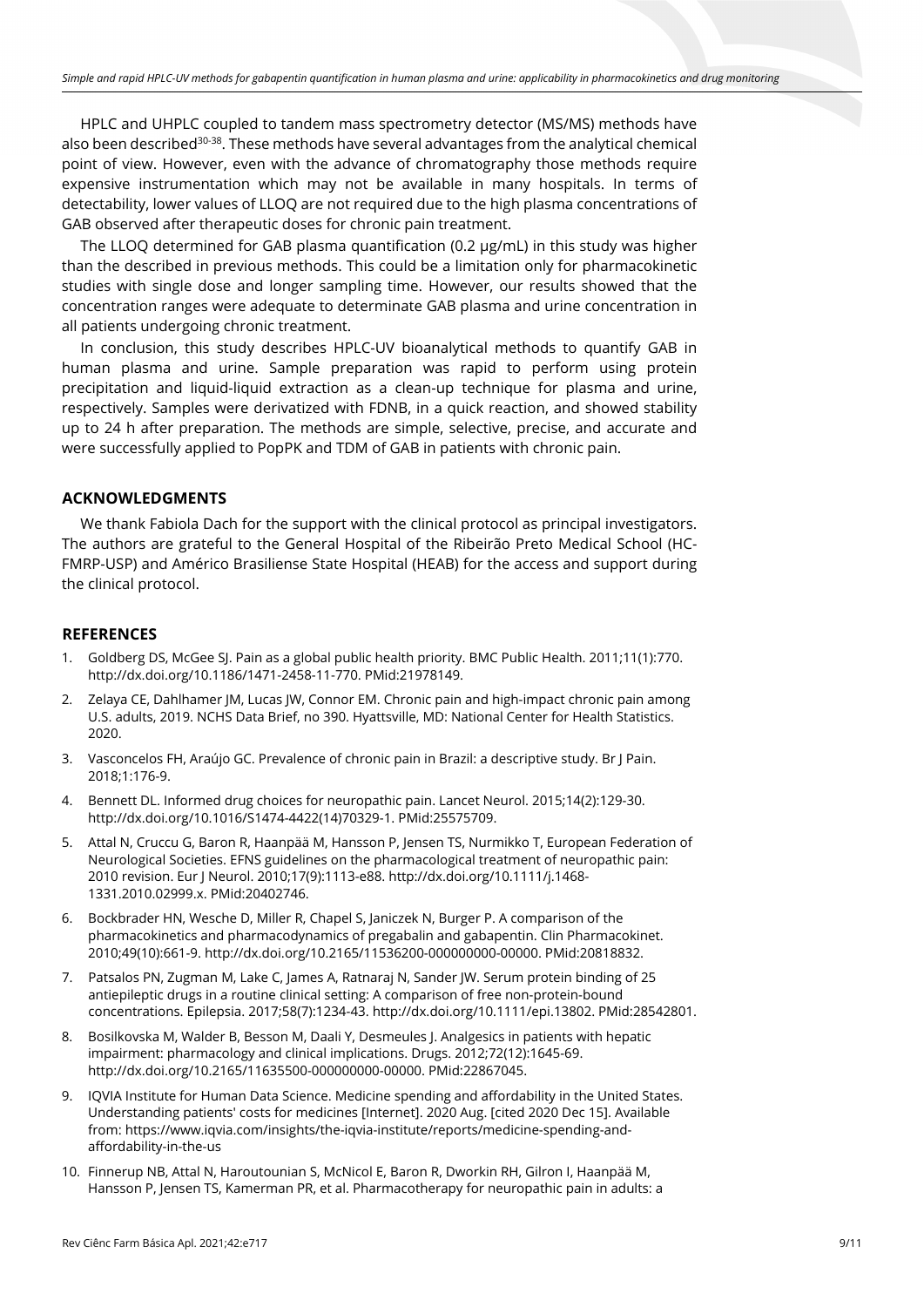systematic review and meta-analysis. Lancet Neurol. 2015;14(2):162-73. [http://dx.doi.org/10.1016/S1474-4422\(14\)70251-0.](https://doi.org/10.1016/S1474-4422(14)70251-0) [PMid:25575710.](https://www.ncbi.nlm.nih.gov/entrez/query.fcgi?cmd=Retrieve&db=PubMed&list_uids=25575710&dopt=Abstract)

- 11. Sagirli O, Cetin SM, Onal A. Determination of gabapentin in human plasma and urine by highperformance liquid chromatography with UV-vis detection. J Pharm Biomed Anal. 2006;42(5):618- 24. [http://dx.doi.org/10.1016/j.jpba.2006.05.012.](https://doi.org/10.1016/j.jpba.2006.05.012) [PMid:16822634.](https://www.ncbi.nlm.nih.gov/entrez/query.fcgi?cmd=Retrieve&db=PubMed&list_uids=16822634&dopt=Abstract)
- 12. Ebrahimzadeh H, Yamini Y, Firozjaei HA, Kamarei F, Tavassoli N, Rouini MR. Hollow fiber-based liquid phase microextraction combined with high-performance liquid chromatography for the analysis of gabapentin in biological samples. Anal Chim Acta. 2010;665(2):221-6. [http://dx.doi.org/10.1016/j.aca.2010.03.028.](https://doi.org/10.1016/j.aca.2010.03.028) [PMid:20417334.](https://www.ncbi.nlm.nih.gov/entrez/query.fcgi?cmd=Retrieve&db=PubMed&list_uids=20417334&dopt=Abstract)
- 13. Jalalizadeh H, Souri E, Tehrani MB, Jahangiri A. Validated HPLC method for the determination of gabapentin in human plasma using pre-column derivatization with 1-fluoro-2,4-dinitrobenzene and its application to a pharmacokinetic study. J Chromatogr B Analyt Technol Biomed Life Sci. 2007;854(1-2):43-7[. http://dx.doi.org/10.1016/j.jchromb.2007.03.039.](https://doi.org/10.1016/j.jchromb.2007.03.039) [PMid:17517538.](https://www.ncbi.nlm.nih.gov/entrez/query.fcgi?cmd=Retrieve&db=PubMed&list_uids=17517538&dopt=Abstract)
- 14. Juenke JM, Brown PI, McMillin GA, Urry FM. Procedure for the monitoring of gabapentin with 2,4,6 trinitrobenzene sulfonic acid derivatization followed by HPLC with ultraviolet detection. Clin Chem. 2003;49(7):1198-201.
- 15. Amini M, Rouini MR, Asad-Paskeh A, Shafiee A. A new pre-column derivatization method for determination of gabapentin in human serum by HPLC using UV detection. J Chromatogr Sci. 2010;48(5):358-61. [http://dx.doi.org/10.1093/chromsci/48.5.358.](https://doi.org/10.1093/chromsci/48.5.358) [PMid:20515528.](https://www.ncbi.nlm.nih.gov/entrez/query.fcgi?cmd=Retrieve&db=PubMed&list_uids=20515528&dopt=Abstract)
- 16. Yagi T, Naito T, Mino Y, Takashina Y, Umemura K, Kawakami J. Rapid and validated fluorometric HPLC method for determination of gabapentin in human plasma and urine for clinical application. J Clin Pharm Ther. 2012;37(1):89-94[. http://dx.doi.org/10.1111/j.1365-2710.2010.01243.x](https://doi.org/10.1111/j.1365-2710.2010.01243.x)[.](https://www.ncbi.nlm.nih.gov/entrez/query.fcgi?cmd=Retrieve&db=PubMed&list_uids=21276028&dopt=Abstract) [PMid:21276028.](https://www.ncbi.nlm.nih.gov/entrez/query.fcgi?cmd=Retrieve&db=PubMed&list_uids=21276028&dopt=Abstract)
- 17. Bahrami G, Kiani A. Sensitive high-performance liquid chromatographic quantitation of gabapentin in human serum using liquid-liquid extraction and pre-column derivatization with 9 fluorenylmethyl chloroformate. J Chromatogr B Analyt Technol Biomed Life Sci. 2006;835(1-2):123- 6. [http://dx.doi.org/10.1016/j.jchromb.2006.03.011.](https://doi.org/10.1016/j.jchromb.2006.03.011) [PMid:16574508.](https://www.ncbi.nlm.nih.gov/entrez/query.fcgi?cmd=Retrieve&db=PubMed&list_uids=16574508&dopt=Abstract)
- 18. Bahrami G, Mohammadi B. Sensitive microanalysis of gabapentin by high-performance liquid chromatography in human serum using pre-column derivatization with 4-chloro-7 nitrobenzofurazan: application to a bioequivalence study. J Chromatogr B Analyt Technol Biomed Life Sci. 2006;837(1-2):24-8[. http://dx.doi.org/10.1016/j.jchromb.2006.03.056.](https://doi.org/10.1016/j.jchromb.2006.03.056) [PMid:16644294.](https://www.ncbi.nlm.nih.gov/entrez/query.fcgi?cmd=Retrieve&db=PubMed&list_uids=16644294&dopt=Abstract)
- 19. Chung TC, Tai CT, Wu HL. Simple and sensitive liquid chromatographic method with fluorimetric detection for the analysis of gabapentin in human plasma. J Chromatogr A. 2006;1119(1-2):294-8. [http://dx.doi.org/10.1016/j.chroma.2005.12.081.](https://doi.org/10.1016/j.chroma.2005.12.081) [PMid:16426629.](https://www.ncbi.nlm.nih.gov/entrez/query.fcgi?cmd=Retrieve&db=PubMed&list_uids=16426629&dopt=Abstract)
- 20. Mercolini L, Mandrioli R, Amore M, Raggi MA. Simultaneous HPLC-F analysis of three recent antiepileptic drugs in human plasma. J Pharm Biomed Anal. 2010;53(1):62-7. [http://dx.doi.org/10.1016/j.jpba.2010.02.036.](https://doi.org/10.1016/j.jpba.2010.02.036) [PMid:20363577.](https://www.ncbi.nlm.nih.gov/entrez/query.fcgi?cmd=Retrieve&db=PubMed&list_uids=20363577&dopt=Abstract)
- 21. Martinc B, Roskar R, Grabnar I, Vovk T. Simultaneous determination of gabapentin, pregabalin, vigabatrin, and topiramate in plasma by HPLC with fluorescence detection. J Chromatogr B Analyt Technol Biomed Life Sci. 2014;962:82-8[. http://dx.doi.org/10.1016/j.jchromb.2014.05.030.](https://doi.org/10.1016/j.jchromb.2014.05.030) [PMid:24907547.](https://www.ncbi.nlm.nih.gov/entrez/query.fcgi?cmd=Retrieve&db=PubMed&list_uids=24907547&dopt=Abstract)
- 22. European Medicines Agency. Guideline on Bioanalytical Method Validation [Internet]. London: Committee for Medicinal Product for Human Use (EMEA/CHMP/EWP/192217/2009); 2011 Jul. [cited 2020 Dec 15]. Available from: https://www.ema.europa.eu/en/documents/scientificguideline/guideline-bioanalytical-method-validation\_en.pdf.
- 23. Yamamoto PA, Benzi JRL, Azeredo FJ, Dach F, Ianhez Júnior E, Zanelli CF, de Moraes NV. Pharmacogenetics-based population pharmacokinetic analysis of gabapentin in patients with chronic pain: effect of OCT2 and OCTN1 gene polymorphisms. Basic Clin Pharmacol Toxicol. 2019;124(3):266-72[. PMid:30192429.](https://www.ncbi.nlm.nih.gov/entrez/query.fcgi?cmd=Retrieve&db=PubMed&list_uids=30192429&dopt=Abstract)
- 24. Yamamoto PA, Benzi JRL, Dach F, de Moraes NV. Therapeutic drug monitoring of gabapentin: the applicability in patients with neuropathic pain. Braz J Pharm Sci. 2020
- 25. Lin X, Cai Y, Yan J, Zhang L, Wu D, Li H. Determination of Gabapentin in Human Plasma and Urine by Capillary Electrophoresis with Laser-Induced Fluorescence Detection. J Chromatogr Sci. 2015;53(6):986-92. [http://dx.doi.org/10.1093/chromsci/bmu134.](https://doi.org/10.1093/chromsci/bmu134) [PMid:25352536.](https://www.ncbi.nlm.nih.gov/entrez/query.fcgi?cmd=Retrieve&db=PubMed&list_uids=25352536&dopt=Abstract)
- 26. Hlozek T, Bursova M, Coufal P, Cabala R. Gabapentin, Pregabalin and Vigabatrin Quantification in Human Serum by GC-MS After Hexyl Chloroformate Derivatization. J Anal Toxicol. 2016;40(9):749- 53. [PMid:27590034.](https://www.ncbi.nlm.nih.gov/entrez/query.fcgi?cmd=Retrieve&db=PubMed&list_uids=27590034&dopt=Abstract)